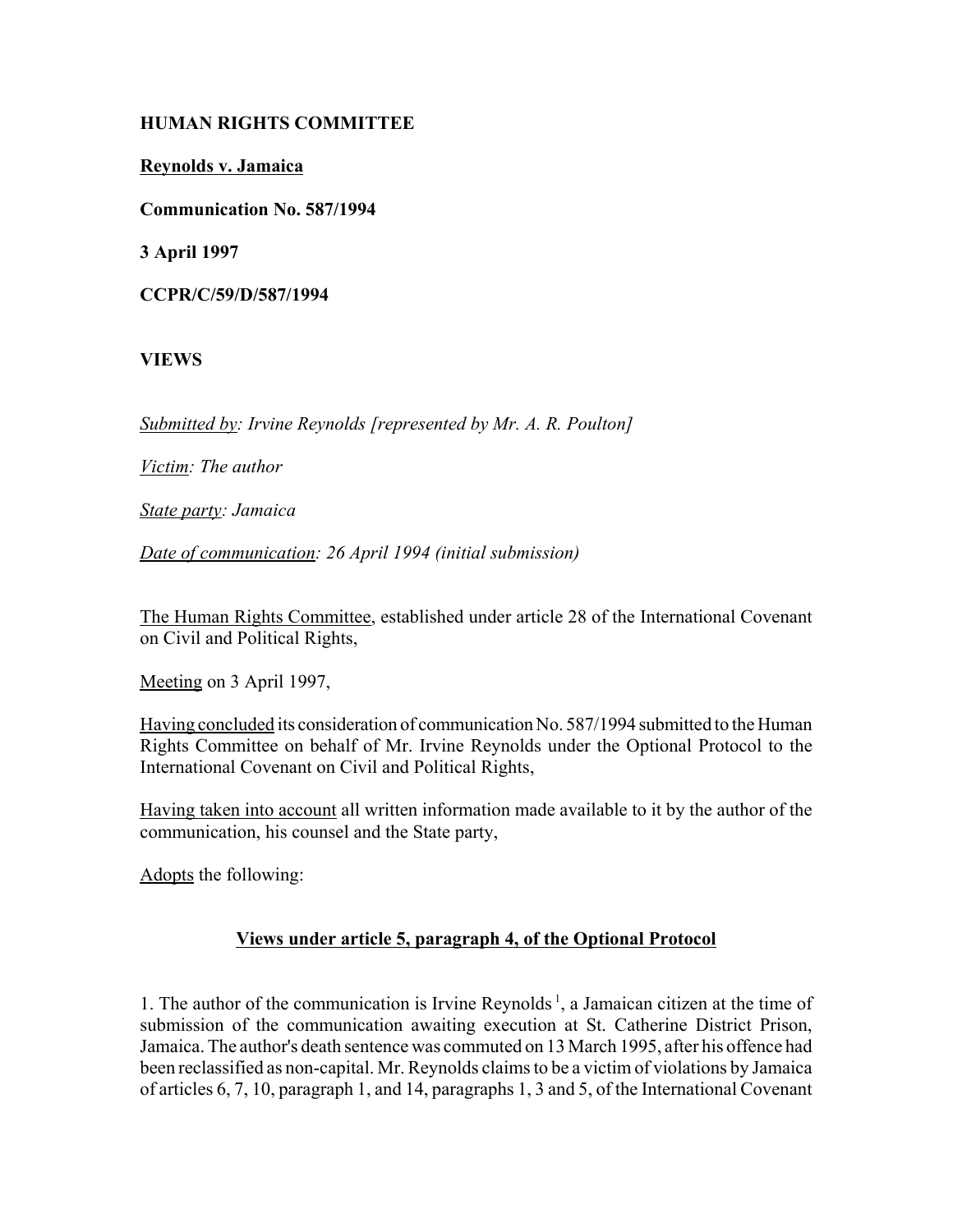on Civil and Political Rights. He is represented by Mr. A. R. Poulton.

### The facts as submitted by the author

2.1 Irvine Reynolds was - together with a co-defendant, Errol Johnson 2-convicted of the murder of one Reginald Campbell and sentenced to death in the Clarendon Circuit Court on 15 December 1983. His appeal was dismissed by the Court of Appeal of Jamaica on 29 February 1988. The Judicial Committee of the Privy Council dismissed his petition for special leave to appeal on 9 July 1992.

2.2 At the trial, the case for the prosecution was that on 31 October 1982 between 6 and 9 a.m., Reginald Campbell was stabbed to death by Irvine Reynolds who had ransacked his shop. During the trial, two witnesses testified that they had seen Irvine Reynolds and Errol Johnson on the morning of 31 October 1982 near the shop of Mr. Campbell. Mr. Reynolds (but not Mr. Johnson) was identified on 12 November 1992 by one of the witnesses as the man standing outside the shop. The other witness identified both defendants as the men having walked past the shop. In a police search, cheques signed by Mr. Campbell were found in Mr. Reynolds' room. In a statement made under caution, Errol Johnson declared that he had seen Mr. Campbell lie bleeding on the ground, and Mr. Reynolds aside with a knife in his hands. Mr. Reynolds himself claimed in an unsworn statement from the dock that he had an alibi.

### The complaint

3.1 Counsel argues that the delay between the trial and the appeal (51 months) amounts to a violation of article 14, paragraphs 1, 3 and 5, of the Covenant. In this connection, counsel refers to the Committee's Views in the author's earlier communication No. 229/1987, where the Committee considered the delay in the light of the admissibility of the communication, and concluded that such delays as occurred in the pursuit of domestic remedies were not attributable to the author or his counsel. In its Views, however, the Committee did not address the issue on the merits. Counsel argues that the delay between the author's conviction and the Court of Appeal hearing was wholly attributable to the State party. He refers to a letter from the Registrar of the Court of Appeal, dated 14 July 1986, in which the Registrar confirmed that the appeal was not ready for hearing as the Court of Appeal had not yet received the transcript. Counsel argues that the failure to give the author access to the trial transcript within a reasonable time effectively denied him his right to have his conviction and sentence reviewed by a higher tribunal according to law.

3.2 Counsel points out that the author has been on death row since 15 December 1983 and that this delay would render his execution cruel, inhuman and degrading treatment, within the meaning of article 7 of the Covenant. In support of this argument, counsel refers inter alia to jurisprudence of the Privy Council (Earl Pratt and Ivan Morgan v. Attorney General of Jamaica), judgment of 2 November 1993).

3.3 The author states that he has repeatedly been the victim of threats and beatings by warders at St. Catherine District Prison, in violation of articles 7 and 10, paragraph 1, of the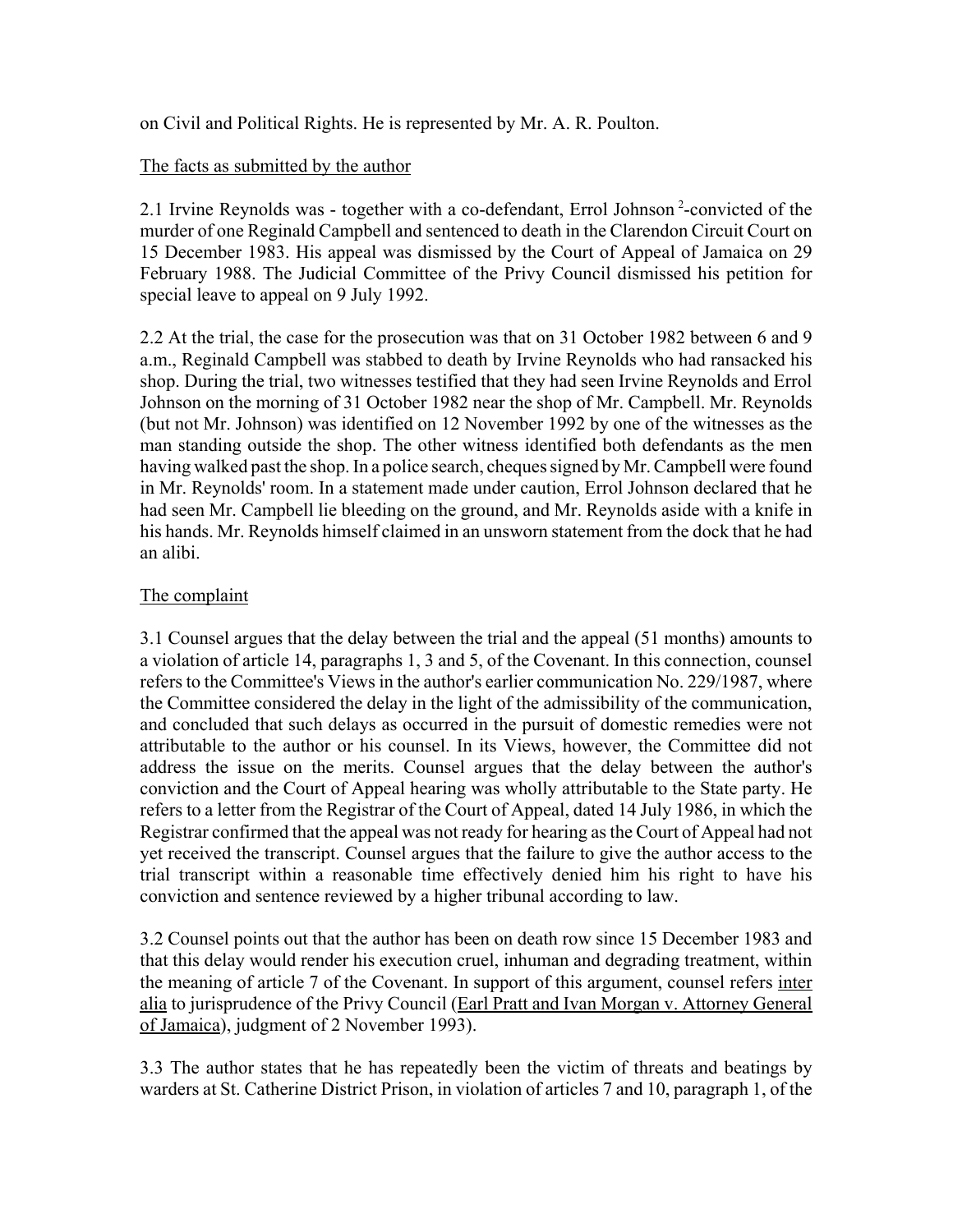Covenant. On one occasion, on 9 July 1988, during a search of the prison by warders, soldiers and police, the author was allegedly beaten with guns and batons all over his body, stripped off his clothes, and stabbed with a knife. On another occasion, on 4 May 1993, the author was allegedly kicked on his testicles by soldiers. Although he suffered pain, he did not receive any medication. Reference is made to the Standard Minimum Rules of the Treatment of Prisoners and to a report by Amnesty International of December 1993 ("Jamaica - Proposal for an Inquiry into Death and Ill-Treatment of Prisoners").

3.4 It is finally argued that a death sentence imposed after a trial in which provisions of the Covenant have been violated constitutes a violation of article 6, paragraph 2, of the Covenant, if no further appeal against the sentence is possible.

3.5 With regard to the exhaustion of domestic remedies, counsel affirms that the author has not applied to the Supreme Court of Jamaica for constitutional redress, as a constitutional motion would inevitably fail in light of the precedent set by the Judicial Committee of the Privy Council in the case of D.D.P. v. Nasralla and Riley v. Attorney General of Jamaica where it was held that the Jamaican constitution was intended to prevent the enactment of unjust laws and not merely, as claimed by the victim, unfair treatment under the law. In any case, it is argued, constitutional remedies are not available to the author in practice, as he lacks the necessary funds to secure legal representation. In this context, reference is made to the established jurisprudence of the Human Rights Committee.

3.6 As regards the author's claim of ill-treatment, it is stated that, on 9 July 1988 and on 16 November 1993, the author and his legal representative asked the Ombudsman to look into various allegations of beatings at the prison. Although the Ombudsman replied that the incidents were being investigated, no further reply has been received. In this context, it is argued that the Office of the Ombudsman does not function efficiently and therefore is not an effective remedy. Counsel submits that all available domestic remedies have been exhausted.

# The State party's observations on admissibility and the author's comments thereon

4.1 By submission of 15 December 1994, the State party argues that the communication is inadmissible for non-exhaustion of domestic remedies. It refers to the case of Albert Huntley v. the Attorney General of Jamaica before the Judicial Committee of the Privy Council, which is a constitutional challenge to the classification procedure under the Offences Against the Persons (Amendment) Act. The State party argues that the outcome of that case is relevant to the author's communication since it may affect the classification of the author's offence as capital or non-capital murder.

4.2 The State party submits that it will investigate the author's allegations of ill-treatment in prison and that it will forward the results of the investigation as soon as they are available.

4.3 The State party rejects the argument that the delay between trial and appeal constitutes a breach of article 14 of the Covenant. In this connection, the State party argues that the fact that the author had his case reviewed by the highest court in Jamaica, the Privy Council,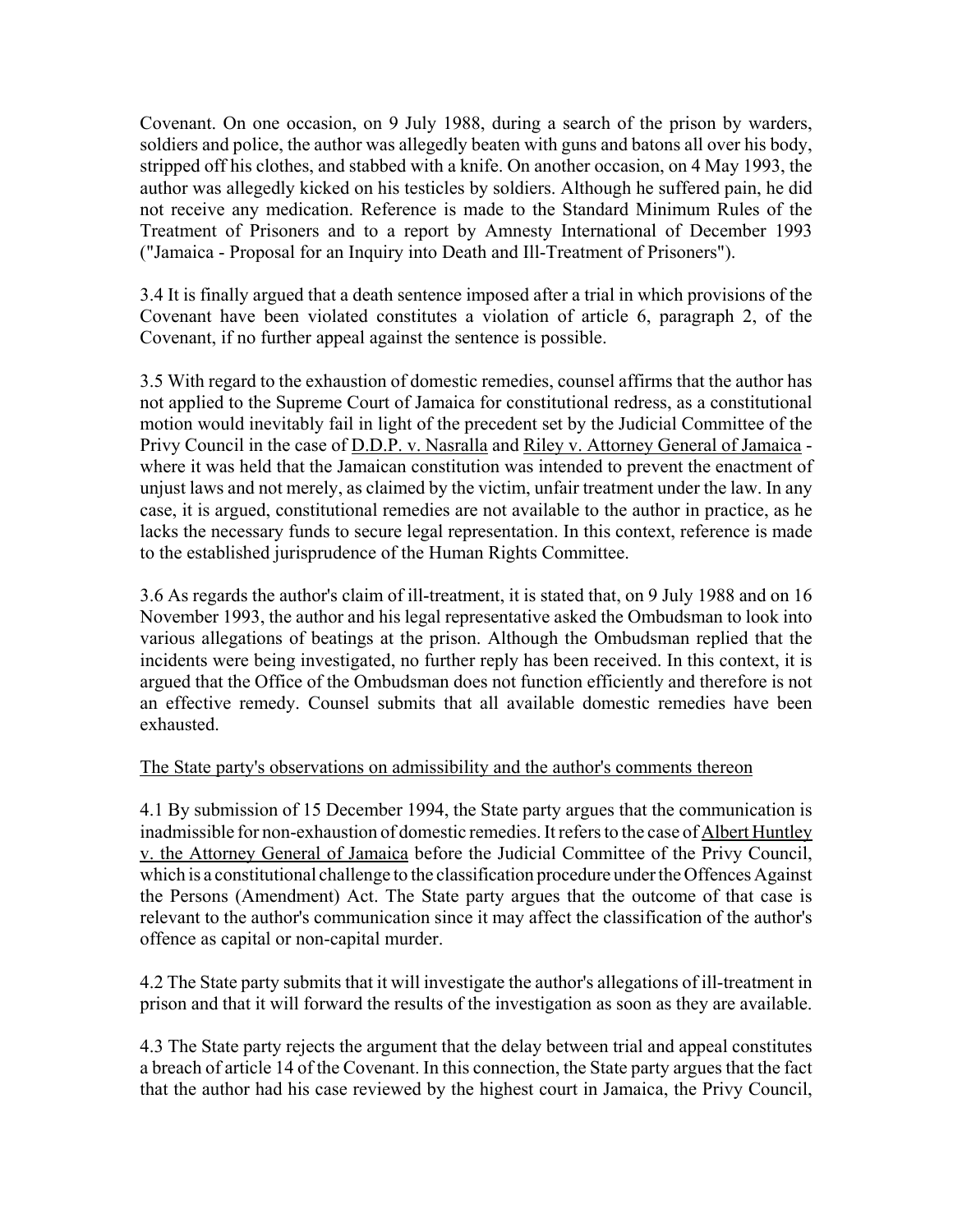shows that it cannot be asserted that the author's right to have his trial and conviction reviewed by a higher tribunal has been violated.

5.1 In his comments on the State party's submission, dated 21 March 1995, the author states that the Privy Council judgment in Albert Huntley v. the Attorney General of Jamaica<sup>3</sup> has now been given and that it does not affect the author's communication before the Committee. The author argues that, since his offence has been classified as capital, he is therefore entitled to allege violations of article 6.

5.2 As regards the delay between trial and appeal, the author explains that it is the delay of 51 months itself which is in violation of article 14, and that the fact that he had his case reviewed by the Privy Council is irrelevant to his claim.

5.3 By further submission of 6 April 1995, the author informs the Committee that following a Classification Review on 13 March 1995, his offence has been reclassified as non-capital, with the recommendation that he serve 15 years before being eligible for parole. According to counsel, the author would be eligible for parole in December 1998.

5.4 The author confirms that he wishes to pursue his communication.

### The Committee's admissibility decision

6.1 At its 54th session, the Committee considered the admissibility of the communication. As regards the author's claim that the period of 51 months between trial and appeal hearing constitutes a violation of article 14, the Committee noted that the author's claims of unfair trial were already brought before the Committee in his earlier communication<sup>4</sup>, upon which the Committee had decided that the facts did not disclose a violation of any of the provisions of the Covenant. The Committee considered therefore that this claim was now inadmissible.

6.2 Consequently, the author's claim that the imposition of the death sentence after an unfair trial constituted a violation of article 6, paragraph 2, of the Covenant, was also inadmissible.

6.3 As regards the author's claim that his prolonged detention on death row amounted to a violation of article 7 of the Covenant, the Committee recalled that although some national courts of last resort had held that prolonged detention on death row for a period of five years or more violated their constitutions or laws,  $<sup>5</sup>$  the jurisprudence of this Committee remained</sup> that detention for any specific period would not be a violation of article 7 of the Covenant in the absence of some further compelling circumstances. 6 The Committee observed that the author had not substantiated, for purposes of admissibility, any specific circumstances of his case that would raise an issue under article 7 of the Covenant. This part of the communication was therefore inadmissible under article 2 of the Optional Protocol.

6.4 The Committee considered that the author had sufficiently substantiated, for purposes of admissibility, his claim that he had been ill-treated in prison. It noted that the State party had raised no objection to admissibility of the claim and that it had stated that it would investigate the allegations.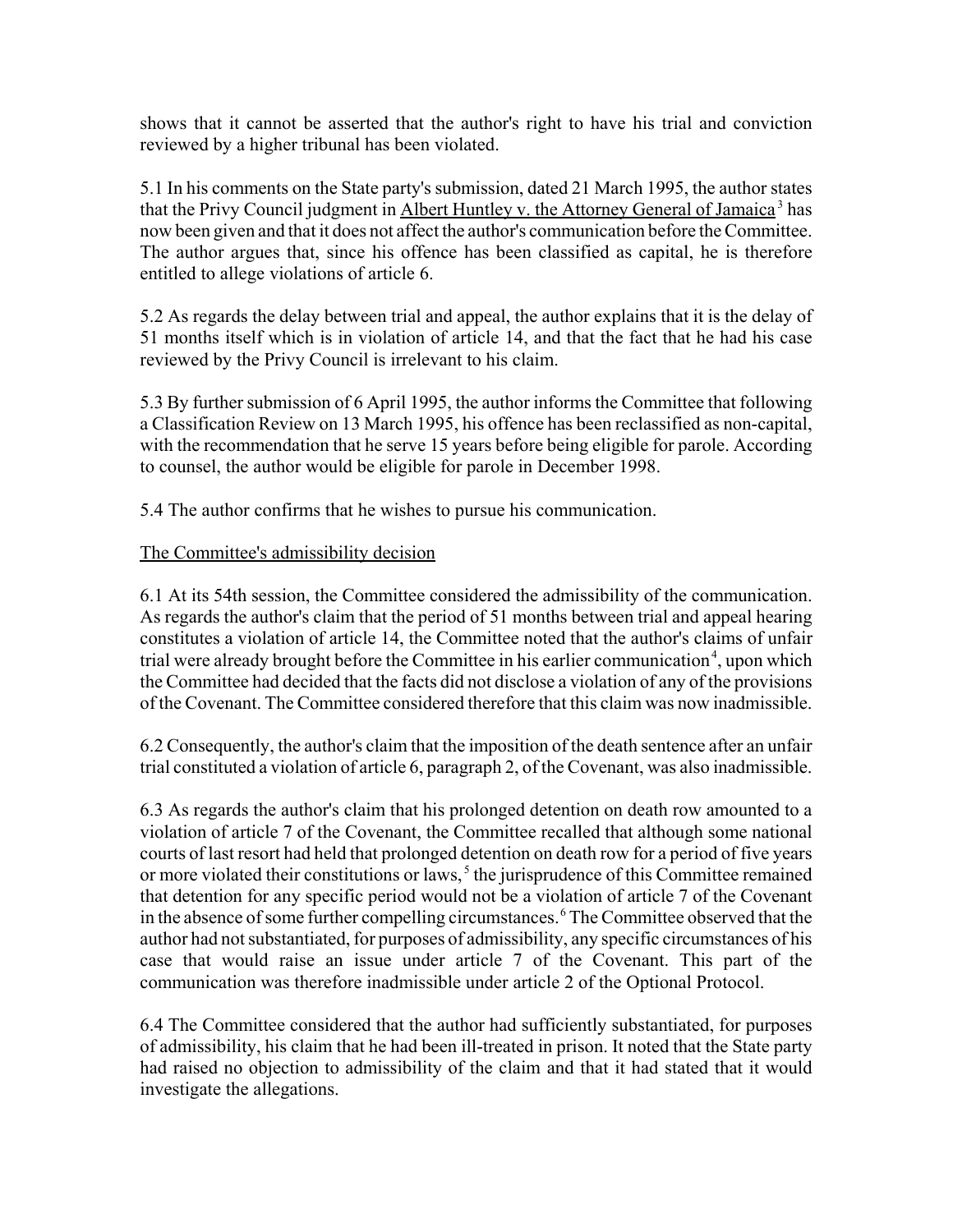7. Accordingly, on 6 July 1995, the Human Rights Committee decided that the communication was admissible in so far as it might raise issues under articles 7 and 10, paragraph 1, of the Covenant, in respect of the alleged ill-treatment in detention.

#### State party's submission on the merits and counsel's comments thereon

8. By submission of 19 February 1996, the State party comments that its undertaking that it will investigate the matter does not constitute an admission as to the merits of the allegation. The State party confirms that disturbances occurred on 8 July 1988<sup>7</sup> and 4 May 1993 at the prison, but adds that it is unable to address the particular allegations of illtreatment made by the author, but that it would pursue the matter and inform the Committee as to the results of its further inquiries.

9. In his comments on the State party's submission, counsel for the author notes that the State party has not provided the results of its investigations into the author's allegations nor copies of his medical record. Counsel argues that the acknowledgement of the disturbances on 8 July 1988<sup>8</sup> and 4 May 1993 is a prima facie admission of the truth of the matters alleged by the author.

### Issues and proceedings before the Committee

10.1 The Committee has considered the communication in the light of all the information provided by the parties. It notes with regret that, more than two years after the allegations of ill-treatment were brought to the attention of the State party, the State party has not furnished the results of its investigations, but merely states that it was unable to address the particular allegations of ill-treatment made by the author. In the circumstances, due weight must be given to the author's allegations, to the extent that they are substantiated.

10.2 The author has claimed that on 9 July 1988, he was in his cell when soldiers and warders were conducting a search. His cell was opened, and he was beaten up by three men with guns and batons. Later, in the corridor he was stripped off his clothes, beaten, stabbed and hit with a metal detector. A warder, whom the author has mentioned by name, allegedly told the soldiers to kill the author. The items the author had in his cell were destroyed, and his clothes and sleeping mat were drenched with water. The author was then locked away without receiving any medical treatment. He then complained to the Parliamentary Ombudsman by letter of 9 July 1988, to which he received no reply.

10.3 The author has alleged further incidents of ill-treatment, and named the warders responsible. In particular, he has claimed that on 4 May 1993, during a search, he was taken out of his cell and kicked twice, once on his testicles, and that he was denied painkillers or other medical treatment afterwards.

10.4 The Committee considers that, in absence of any concrete information from the State party, the treatment as described by the author constitutes treatment prohibited by article 7 of the Covenant, and is likewise in violation with the obligation under article 10, paragraph 1, of the Covenant, to treat prisoners with humanity and with respect for the inherent dignity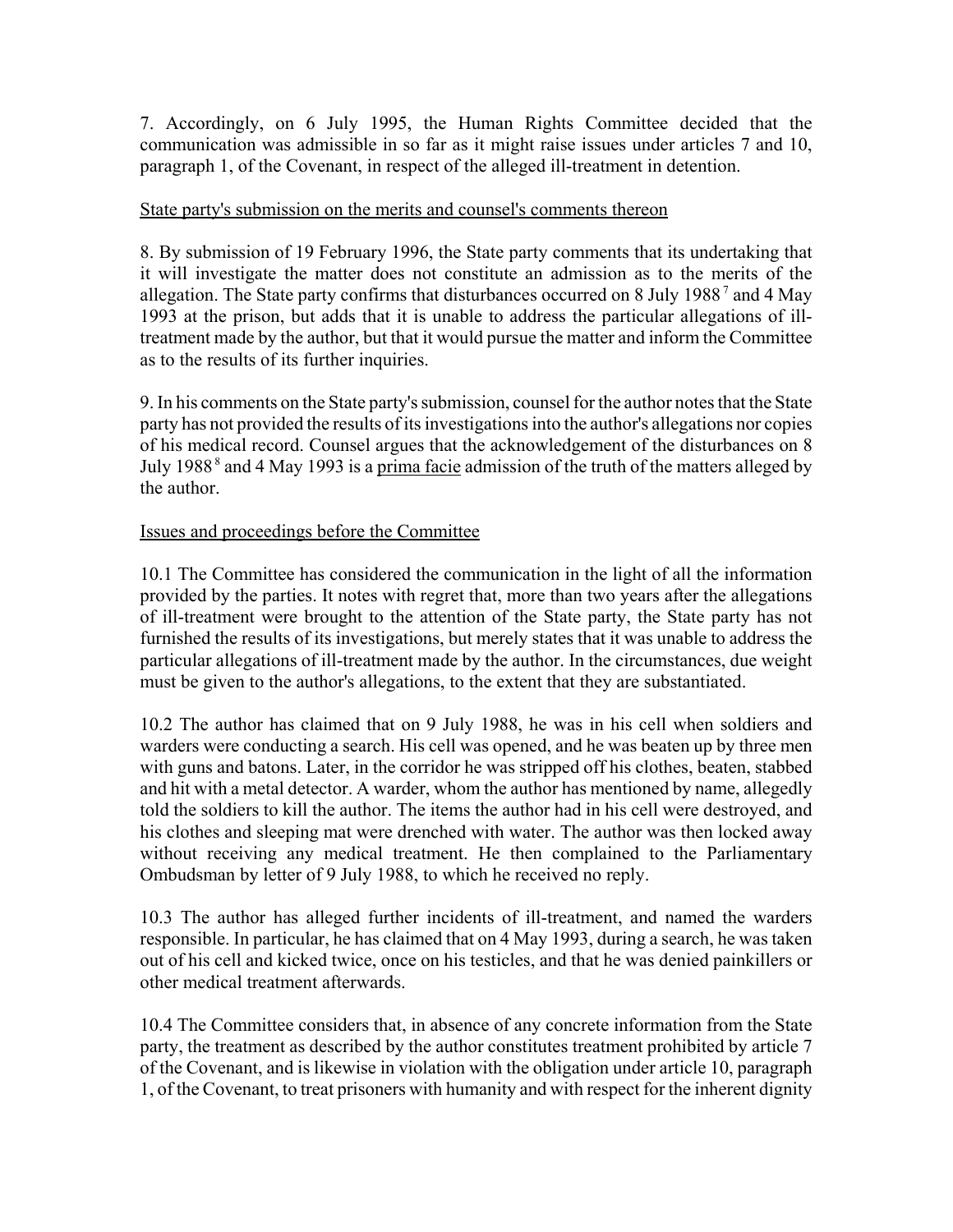of the human person.

 $\mathcal{L}_\text{max}$ 

11. The Human Rights Committee, acting under article 5, paragraph 4, of the Optional Protocol to the International Covenant on Civil and Political Rights, is of the view that the facts before it disclose a violation of articles 7 and 10, paragraph 1, of the Covenant.

12. Under article 2, paragraph 3(a), of the Covenant, the State party is under an obligation to provide an effective remedy to the author, entailing compensation. The State party must take measures to ensure that similar violations do not occur in the future. In this context, the Committee wishes to emphasize that investigations into allegations of ill-treatment should be carried out expeditiously and without delay.

13. Bearing in mind that, by becoming a State party to the Optional Protocol, the State party has recognized the competence of the Committee to determine whether there has been a violation of the Covenant or not and that, pursuant to article 2 of the Covenant, the State party has undertaken to ensure that all individuals within its territory and subject to its jurisdiction the rights recognized in the Covenant and to provide an effective and enforceable remedy in case a violation has been established, the Committee wishes to receive from the State party, within 90 days, information about the measures taken to give effect to the Committee's Views.

1/ An earlier communication by Mr. Reynolds, No. 229/1987, alleged several irregularities during the trial against him. The Committee adopted its Views with regard to communication No. 229/1987 on 8 April 1991, finding no violation (CCPR/C/41/D/229/1987).

2/ Mr. Johnson's communication was registered before the Committee as communication No. 588/1994. Views were adopted by the Committee on 22 March 1996.

3/ Judgment of 12 December 1994.

4/ Communication No. 229/1987, Views adopted by the Committee on 8 April 1991.

6/ See the Committee's Views on communications Nos. 210/1986 and 225/1987 (Earl Pratt and Ivan Morgan v. Jamaica), adopted on 6 April 1989, paragraph 12.6. See also, inter alia, the Committee's Views on communications Nos. 270/1988 and 271/1988 (Randolph Barrett

<sup>\*/</sup> The following members of the Committee participated in the examination of the present communication: Messrs. Nisuke Ando and Prafullachandra N. Bhagwati, Mrs. Christine Chanet, Lord Colville, Mr. Omran El Shafei, Mrs. Elizabeth Evatt, Messrs. Eckart Klein, David Kretzmer and Rajsoomer Lallah, Mrs. Cecilia Medina Quiroga, Mrs. Laure Moghaizel, Messrs. Julio Prado Vallejo, Martin Scheinin, Danilo Türk and Maxwell Yalden.

<sup>5/</sup> See, inter alia, the judgment of the Judicial Committee of the Privy Council, dated 2 November 1993 (Pratt and Morgan v. Jamaica).